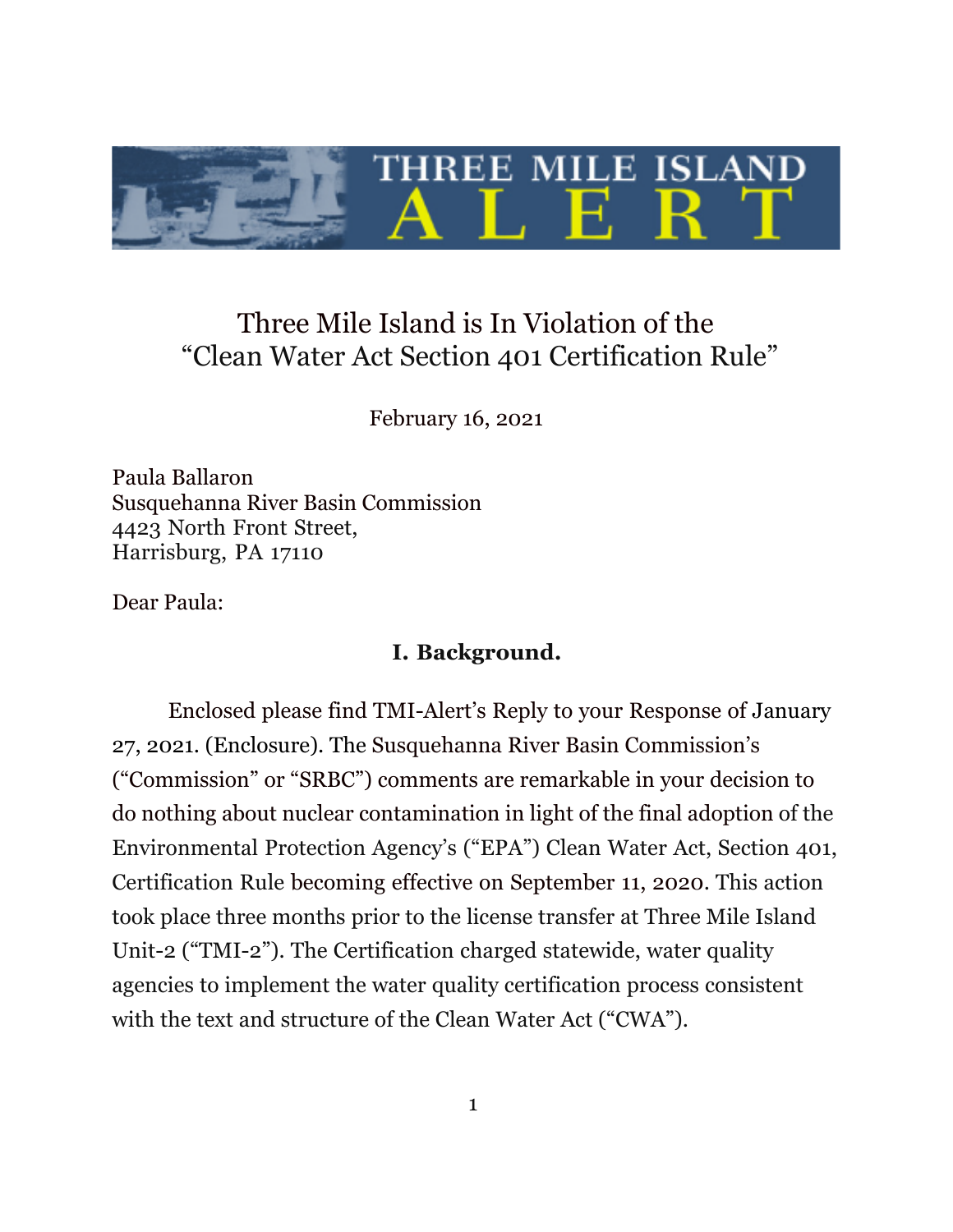Your "Response" - and the absence of any documentation during the course of the NRC proceeding - appears to ignore the Clean Water Act ("CWA"), Section 401, Water Quality Certification ("WQC"). The final rule establishes procedures that promote consistent implementation of CWA Section 401, and regulatory certainty in the federal licensing and permitting process.

### **II. Argument.**

The final rule became effective on September 11, 2020*.* A license modification and transfer at Three Mile Island Unit-2 cannot occur without a documented waiver or other documentation from the Certifying Authority - either the Department of Environmental Protection ("DEP") or the Susquehanna River Basin Commission - that Section 401 Certification does not apply to the changes in license conditions at Three Mile Island. The rule was modified to address deficiencies in the nuclear oversight and regulatory omissions:

1. Legislative history indicates that Congress created the water quality certification requirement to "recognize the responsibility of Federal agencies to protect water quality whenever their activities affect public waterways." S. Rep. No. 91-351, at 3 (1969). "In the past, these [Federal] licenses and permits have been granted without any assurance that the [water quality] standards will be met or even considered." *Id*. As an example, the legislative history discusses the Atomic Energy Commission's failure to consider the impact of thermal pollution on receiving waters when evaluating "site selection, construction, and design or operation of nuclear power plants." (1)

<sup>1</sup> Environmental Protection Agency, P 40, CFR, Part 121, [EPA-HQ-OW-2019-0405; FRL-10009-80-OW] RIN 2040-AF86, Clean Water Act, Section 401 Certification Rule: Environmental Protection Agency: Final rule, p. 36. 2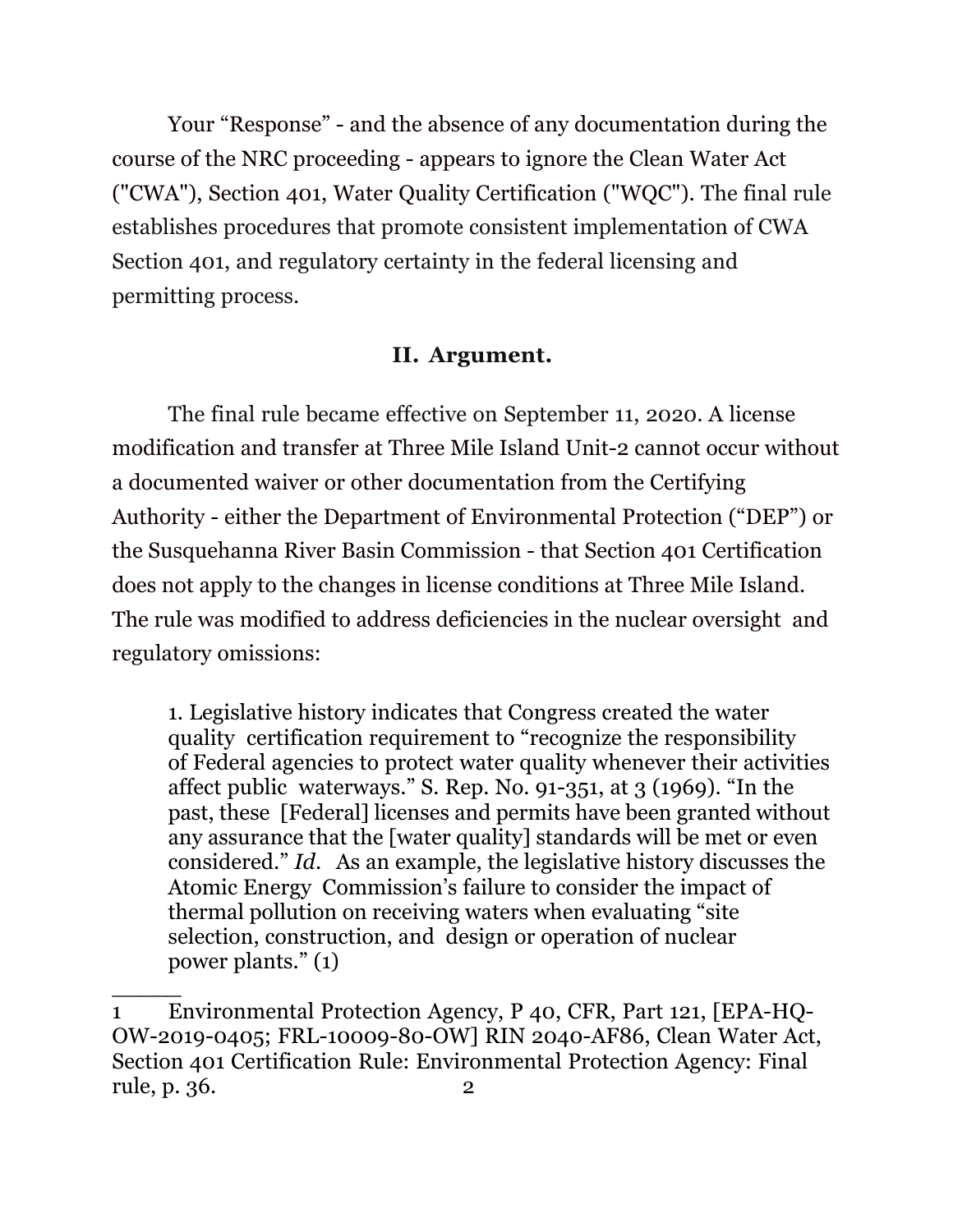The DEP and SRBC (2) are well aware that,

The Clean Water Act (CWA) Section 401 governs certification of water quality. Under section 401, any project seeking federal permits or licenses for activities that "may result in any discharge into the navigable waters" must also obtain a water quality certification from a state or interstate authority. Projects that trigger section 401 certification include projects requiring permits for disturbing wetlands, permits under the Rivers and Harbors Act, licenses for hydroelectric power plants, and licenses from the Nuclear Regulatory Commission. The certification process takes a holistic look at the water quality and the uses of the water where the discharge(s) may occur to ensure that water quality is maintained and that the water can support human, plant, and animal life… if a state denies certification, federal agencies cannot permit such activity. (3)

 $\overline{\phantom{a}}$ 2 The Congress of the United States and the legislatures of New York, Pennsylvania, and Maryland, provide the mechanism to guide water resource management of the Susquehanna River Basin.

The Compact, which went into effect on January 24, 1971, also established the Susquehanna River Basin Commission as the agency to coordinate these water resources. Part of the SRBC's mission is, "To support the existing and designated uses of all water bodies by achieving water quality that meets or exceeds standards."

The SRBC Project Review program works with project sponsors to ensure the Commission's regulations are met in order to protect public health and safety. When sponsors fail to seek approval for a change in their "processes", the Commission can and has taken action.

In December, 2006 Exelon was fined \$640,000 by the Susquehanna River Basin Commission for water violations at Peach Bottom related to water use and power uprates. (SRBC, Docket #, 20061209). Exelon failed to seek the Commission's approval for any change in their processes that required them to increase water usage by 100,000 gallons a day.

3 Harvard Law School, Environmental and Energy Law Program, (October 30, 2019). 3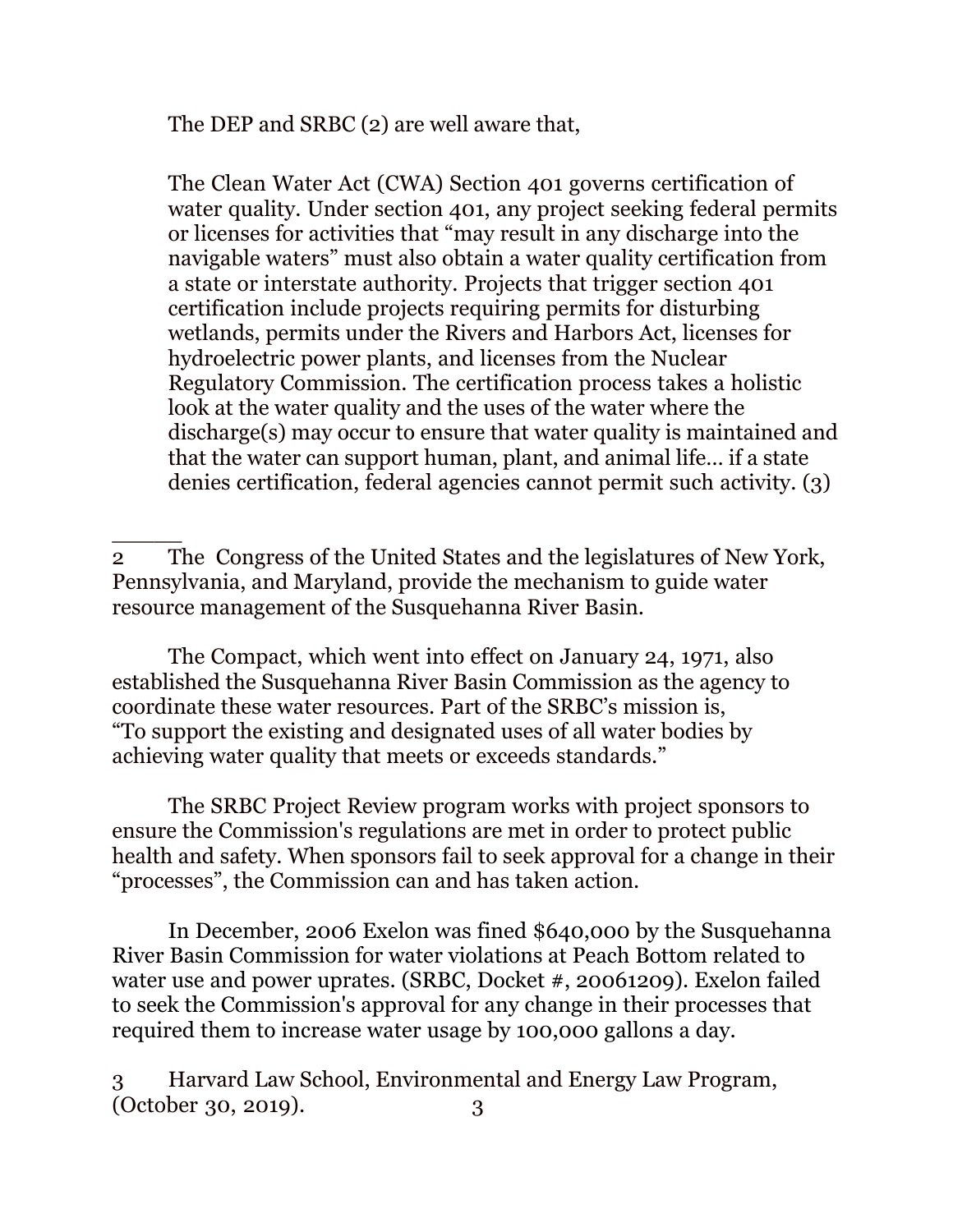Furthermore, states' roles and obligations were reaffirmed by the United States Supreme Court in 2006.

The Court concluded by observing that "[s]tate certifications under [section] 401 are essential in the scheme to preserve state authority to address the broad range of pollution." *Id.* This sentence, when read in isolation, has been interpreted as broadening the scope of section 401 to allow certifying authorities to consider potential environmental impacts from a proposed federally licensed or permitted project that have nothing to do with water quality. (4)

The Court then stated,

 $\overline{\phantom{a}}$ 

These are the *very reasons* that Congress provided the States with power to enforce 'any other appropriate requirement of State law,' 33 U.S.C. 1341(d), by imposing conditions on federal licenses for activities that may result in a discharge." *Id.* (emphasis added). (5)

The SRBC's Response, which was copied to legal counsel, is an admission the Commission is violating its own standards as well as the Clean Water Act, Section 401. The planned discharge of highly contaminated radioactive water into the Susquehanna River in not a fait accompli the Congress envisioned, and the SRBC's silence does not achieve "water quality that meets or exceeds standards."

<sup>4</sup> Environmental Protection Agency, P 40, CFR, Part 121 [EPA-HQ-OW-2019-0405; FRL-10009-80-OW] RIN 2040-AF86 Clean Water Act Section 401 Certification Rule: Environmental Protection Agency: Final rule, p. 36

<sup>5</sup> Environmental Protection Agency, P 40, CFR Part 121, [EPA-HQ-OW-2019-0405; FRL-10009-80-OW] RIN 2040-AF86 Clean Water Act Section 401 Certification Rule: Environmental Protection Agency: Final Rule, pp. 47-50.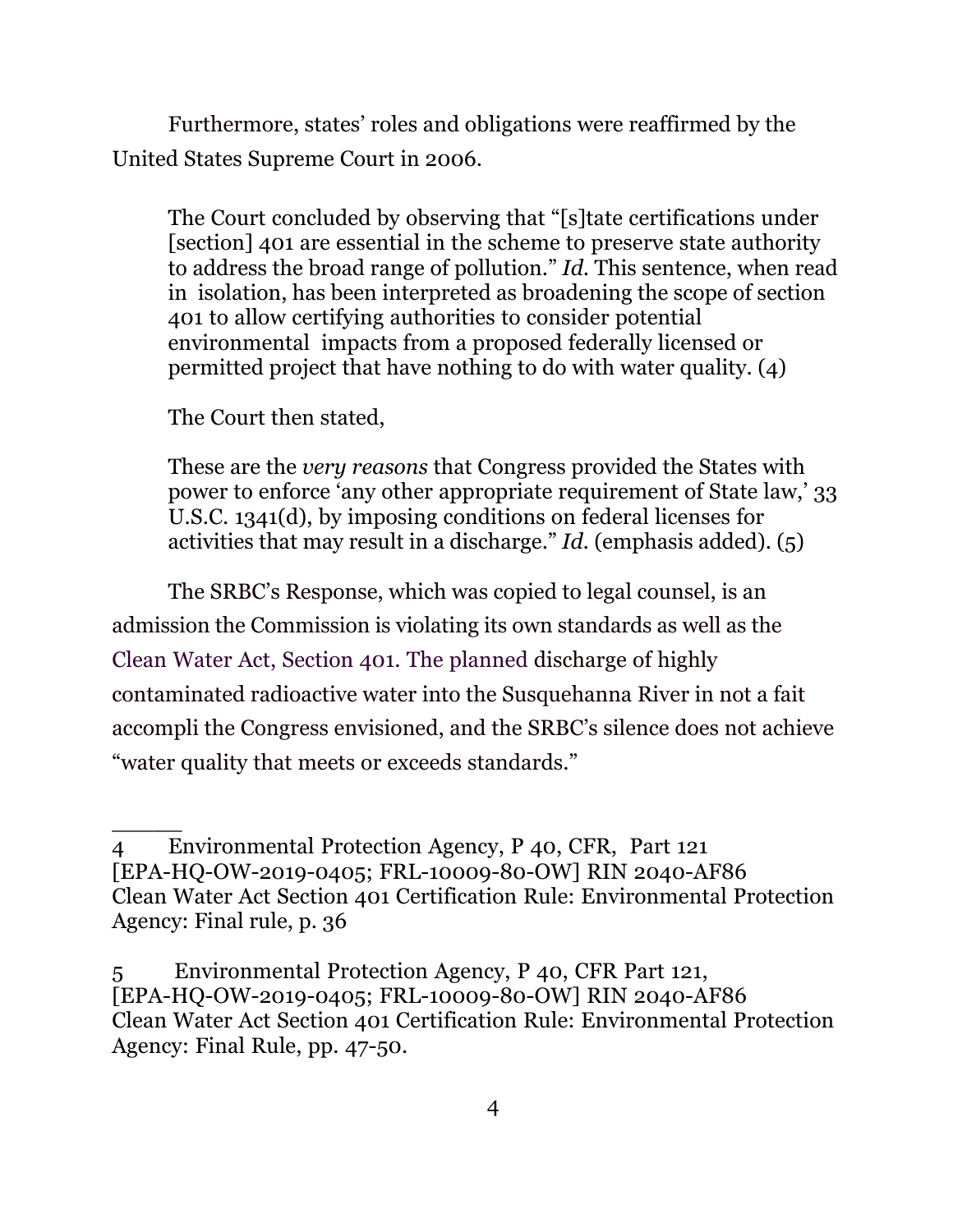The revised CWA rule specifically provides for state oversight as a safety valve to prevent pollution. The DEP and the SRBC have failed to discourage, monitor and regulate radioactive discharges from nuclear power plants. The rule was designed in large part to protect citizens who live and work around nuclear power plants from radioactive discharges. The Environmental Protection Agency sought to insulate local residents from the previous negligence of regulatory bodies charged to protect their health and safety.

Finally, the EPA is responsible for developing regulations and guidance to ensure effective implementation of all CWA programs, including section 401. Legislative history indicates that Congress created the water quality certification requirement to "recognize the responsibility of Federal agencies to protect water quality whenever their activities affect public waterways." S. Rep. No. 91- 351, at 3 (1969). "In the past, these [Federal] licenses and permits have been granted without any assurance that the [water quality] standards will be met or even considered." Id. As an example, the legislative history discusses the Atomic Energy Commission's failure to consider the impact of thermal pollution on receiving waters when evaluating "site selection, construction, and design or operation of nuclear power plants. Id. (6)

The Supreme Court in 2006 in *S.D. Warren Co. v. Maine Bd. of Envtl. Prot.*, 547 U.S. 370 (2006) (*S.D. Warren*.) explicitly referenced Senator Edmund Muskie's speech on the floor of the Senate in their decision.

<sup>6</sup> Federal Register, Vol. 85, No. 134, July 13, 2020/Rules and Regulations, p. 42219.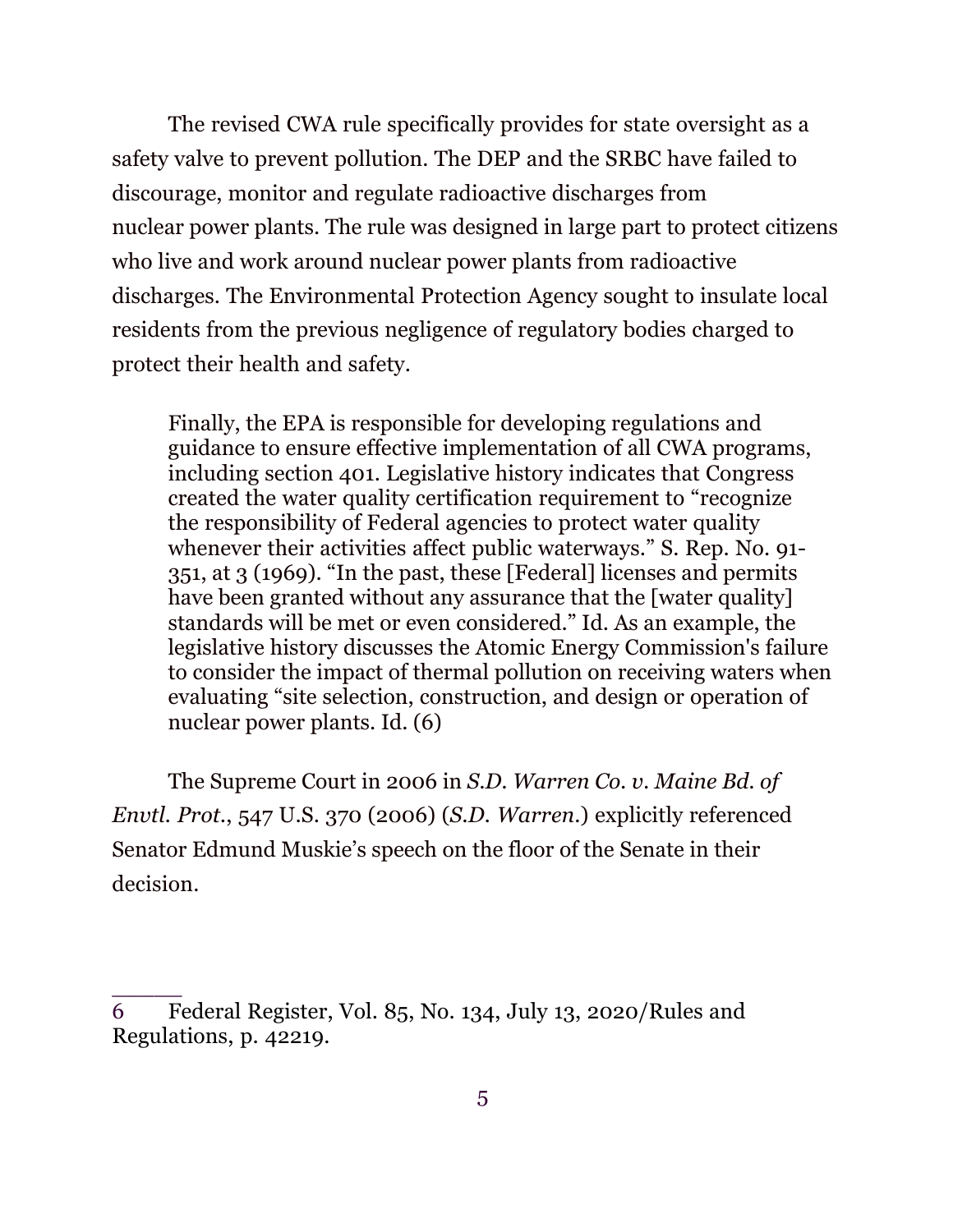No polluter will be able to hide behind a Federal license or permit as an excuse for a violation of *water quality standard[s].* No polluter will be able to make major investments in facilities under a Federal license or permit without providing assurance that the facility will comply with *water quality standards.* No State water pollution control agency will be confronted with a fait accompli by an industry that has built a plant without consideration of *water quality requirements.* (7)

This rule was advertised, discussed, and publicized in full public view. Moreover, the EPA actively engaged the SRBC's partners regarding the rule modification prior to the rule becoming effective on September 11, 2020.

The EPA engaged with federal agencies that issue licenses or permits subject to section 401, including the United States Department of Agriculture, the Federal Energy Regulatory Commission (FERC), the U.S. Army Corps of Engineers (Corps), the Alcohol and Tobacco Tax and Trade Bureau, the Nuclear Regulatory Commission, and the Bureau of Reclamation through several meetings and phone calls to gain additional feedback from federal partners. (8)

The Federal Energy Regulatory Commission ("FERC"), the Nuclear Regulatory Commission , and the U.S. Army Corps of Engineers ("Corps") ARE partners with the Susquehanna River Basin Commission. The Corps, which is a member of the SRBC, plays a pivotal role regarding water resource allocation at nuclear plants. The Three Mile Island nuclear plant is located within the FERC- designated "exclusion zone."

<sup>7</sup> Federal Register, Vol. 85, No. 134, July 13, 2020/Rules and Regulations, p. 42222.

<sup>8</sup> Document Citation: Federal Register: 40 CFR 121, 85 FR 42210, pp. 42210-42287 (78 pages), Agency/Docket Numbers: EPA-HQ-OW-2019-0405. FRL-10009-80-OW. RIN: 2040-AF86. Document Number: 2020-12081. 6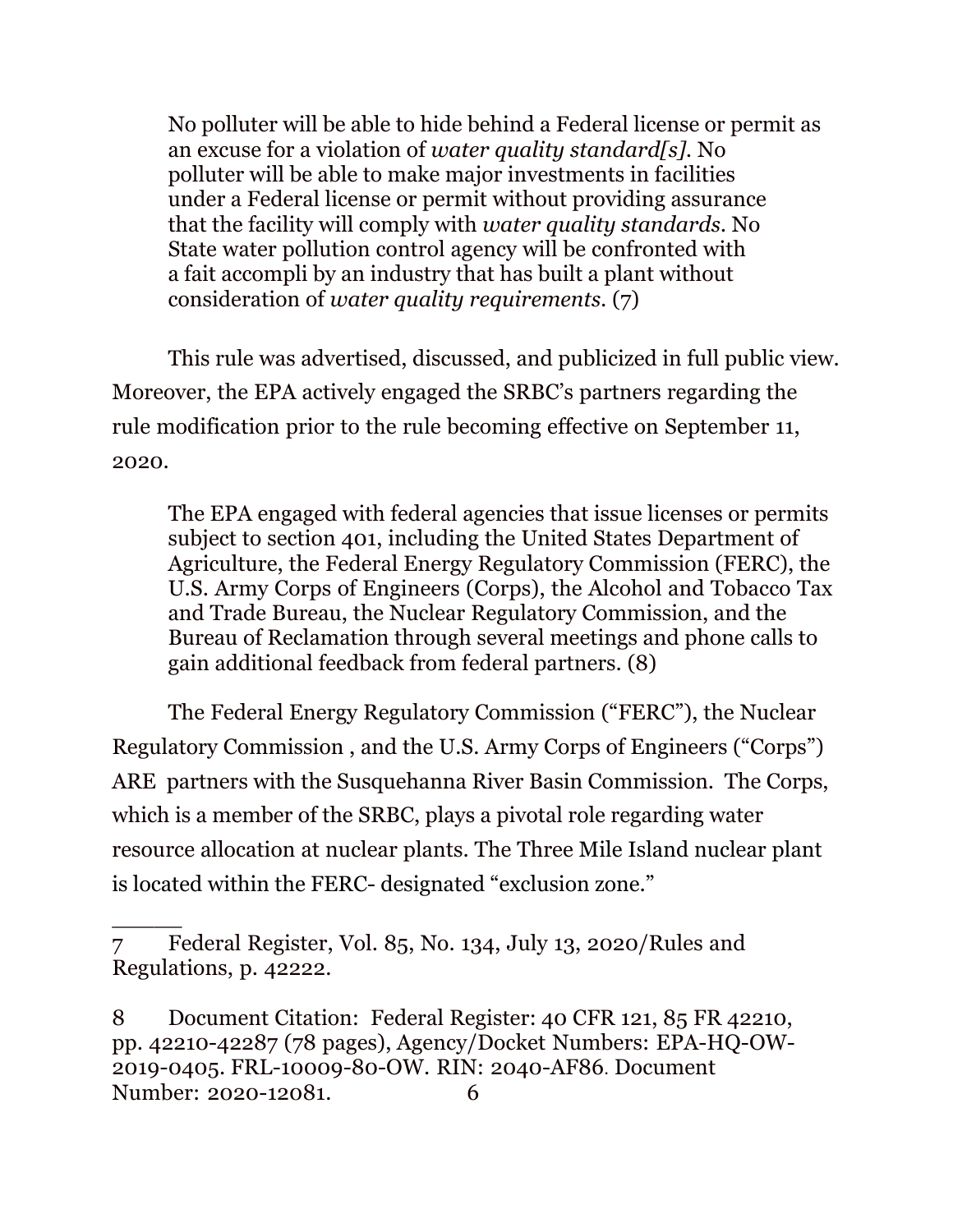We were hoping that the DEP and SRBC would learn from their previous mistakes. The EPA established a Certification protocol to ensure pollution does not become a routine feature of water use. Regrettably, both agencies seem determined to make the same error and omission relating to the ill gotten license transfer of TMI-2.

In June 1980, the Susquehanna Valley Alliance filed a Complaint and Injunction with the Middle District Court in Harrisburg, Pennsylvania against the Nuclear Regulatory Commission and Metropolitan Edison. The Injunction sought to prevent the owner and operator of Three Mile Island from dumping 700,000 gallons of radioactive water into the Susquehanna River. The Injunction was granted, and the NRC was found to be in violation of the National Environmental Policy Act. (9)

The complaint alleges the jurisdictional amount required by 28 U.S.C. § 1331. Plaintiffs' complaint charges that the actions and inactions of the NRC and the actions of the Operators have given rise to four substantive claims. Count I charges violations of section 102 of the National Environmental Policy Act of 1969 (NEPA), 42 U.S.C. §§ 4321-4361, 4332 (1976), and of a provision of the Operators' operating license requiring that the licensee, before engaging in additional construction or operational activity, prepare and record an environmental evaluation of such activity. Count II charges violations of various provisions of the Atomic Energy Act, 42 U.S.C. §§ 2011-2296 (1976 Supp. I), regulations of the NRC issued pursuant to that Act, and the Operators' license. Count III charges violations of section 301(f) of the Federal Water Pollution Control Act, 33 U.S.C. § 1311(f). Count IV alleges that the action of the NRC permitting the Operators to discharge radioactive waste violates plaintiffs' rights under various provisions of the United States Constitution. (9)

<sup>9</sup> Susquehanna Valley Alliance v. Three Mile Island**:** United States Court of Appeals, Third Circuit. Date published: March 17, 1980 Citations 619 F.2d 231 (3d Cir. 1980) No. 79-2446. Argued November 13, 1979. Decided March 17, 1980.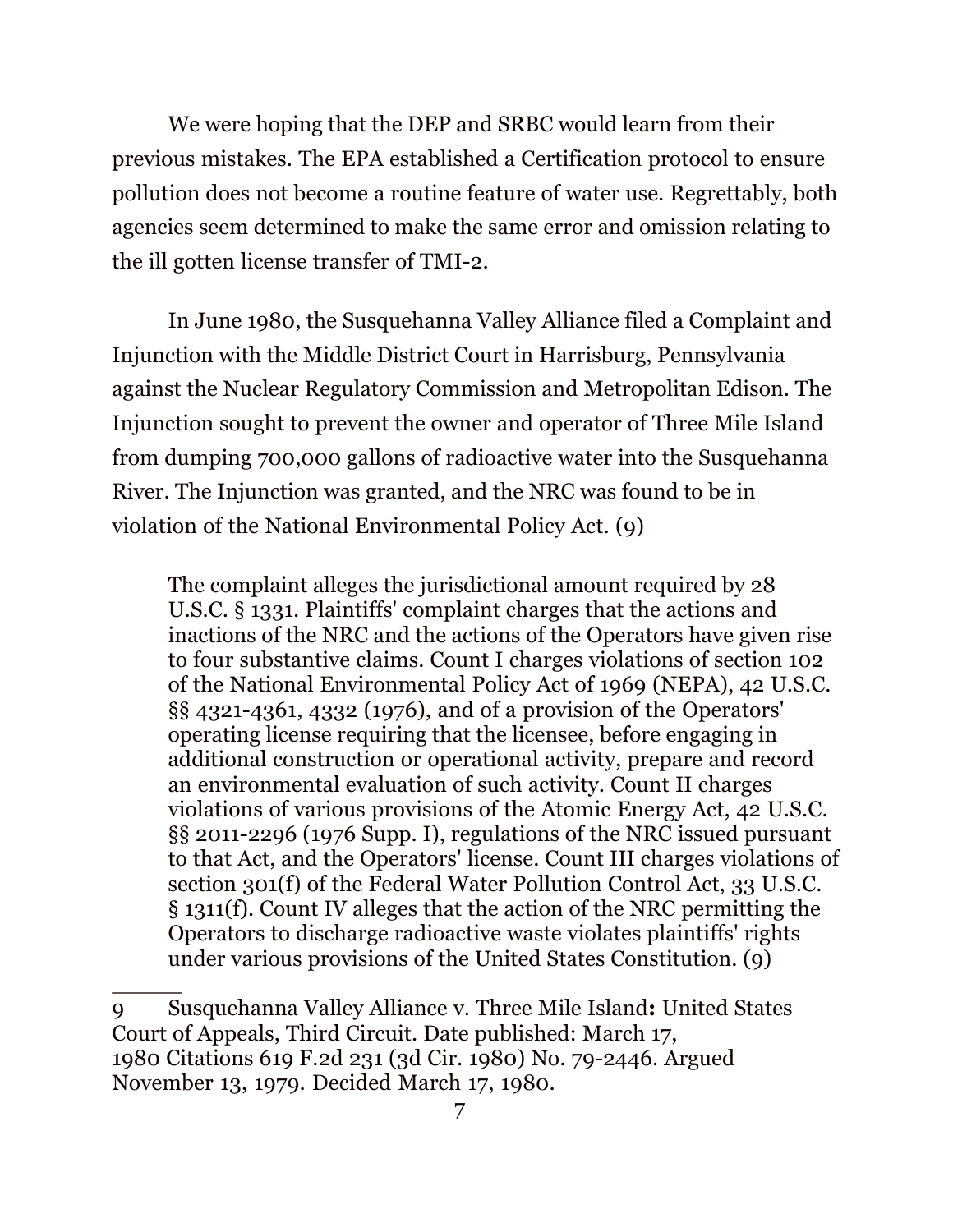TMI-2's license's transfer application was silent on the Clean Water Act, Section 401.

The TMI-1 license renewal in 2008, referenced, "Three Mile Island Nuclear Station, Section 401 , State Water Quality Certification, Docket No. 77-076, dated November 9, 1977, issued by the Pennsylvania Department of Environmental Resources. TMI-1, which is owned by a separate corporation, failed to disclose or discuss the "interim" and limited content of the DER Settlement with Metropolitan Edison. Despite this oversight, the Unit-1 license was renewed on October 22, 2009. The document referenced in Three Mile Island Unit-1 License Renewal. Appendix B, **did not** cover the Clean Water Act, Section 401**,** despite the misleading title. **The NRC ignored the Third Circuit ruling in the TMI-1 relicensing proceeding and stated:** 

The Commonwealth of Pennsylvania issued a Section 401 State Water Quality Certification for the TMI nuclear station on November 9, 1977 (included in Appendix B). Now, AmerGen is applying for NRC approval to extend TMI-1 operations under a renewed license. The NRC has indicated in its Generic Environmental Impact Statement for License Renewal that issuance of an NPDES permit by a state implies continued Section 401 certification by the state (NRC 1996, Section 4.2.1.1). The Commonwealth of Pennsylvania has EPA authorization to implement the NPDES permitting program. In addition, guidance published by the Pennsylvania Department of Environmental Protection (PADEP) states that water quality certifications have been integrated with other required permits and that individual water quality certifications will be issued only for activities that are not regulated by other water quality approvals or permits. Accordingly, as evidence of continued Section 401 certification by Pennsylvania, AmerGen is providing the existing TMI-1 NPDES permit.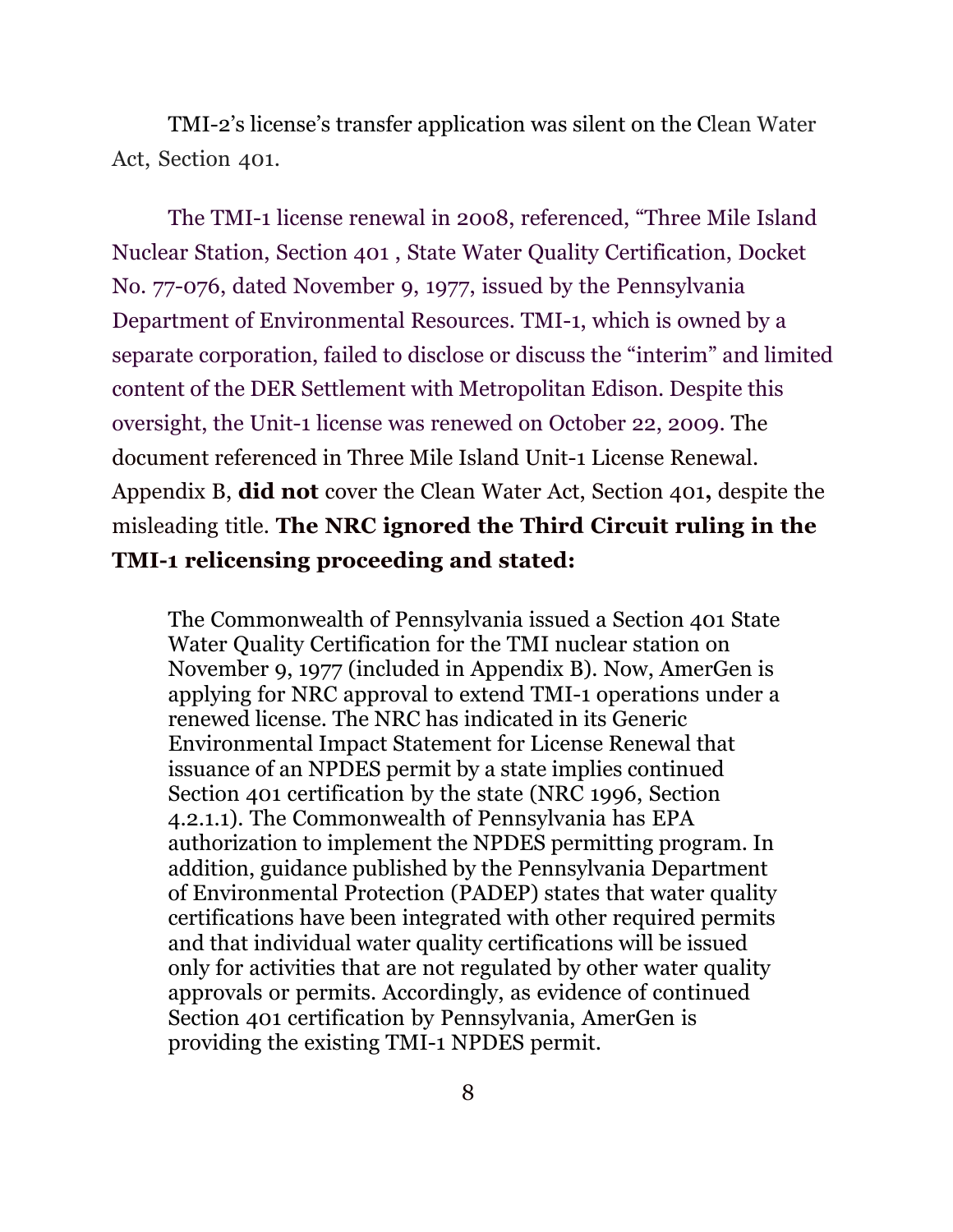The evidence in the TMI-1 relicensed proceeding was lacking, and predated the Clean Water Act, Section 401 Certification rule change. **TMI-1 is not TMI-2**, which is highly contaminated, and the NPDES issued in 1977 was explicitly referred TO as an "interim agreement. (10) Based on publicly available submissions, **TMI-2 did not submit Clean Water Act, Section 401 Certification documents.** (11) Silence on the part of the sponsor and regulator is a driving force behind the enactment of the Clean Water Act, Section 401. This was the very tool designed to defeat "fait accompli pollution."

The forty-four year CWA Settlement is limited to the effluent, discharges, effluent quantity and temperature limitations, and restrictive conditions: 1) Effluent discharge from sewage treatment facilities; 2) Limitations regarding the Combined Mechanical Draft Cooling tower; 3) The amount and temperatures of the discharge; and clearly stated, 4) "We do not not certify that the applicant for an NPDES permit is now in compliance with our effluent limitations or permit requirements established pursuant to the Clean Streams Law, Act of June 22, 1937, P.L.,

<sup>10</sup> Appendix B, Environmental, Report, Clean Water Act Documentation. Three Mile Island Nuclear Station Section 401 State Water Quality Certification Docket No. 77-076-B, dated November 9, 1977, issued by the Pennsylvania Department of Environmental Resources. https://www.nrc.gov/docs/ML0802/ML080220261.

<sup>1 1</sup> This document was **not** submitted as part of the Application from EnergySolutions and GPU Nuclear, Order Approving and Conforming License Amendments, Three Mile Island Unit, NRC Docket, 50-320, November 12, 2019. Those documents were also addressed and shared with the DEP. The TMI-2 license transfer application purportedly covered environmental compliance under "Environmental Laws" and "Environmental Matters under 4.9." **Under Schedule 4.19.1, there was no discussion of the Clean Water Act, Section 401.**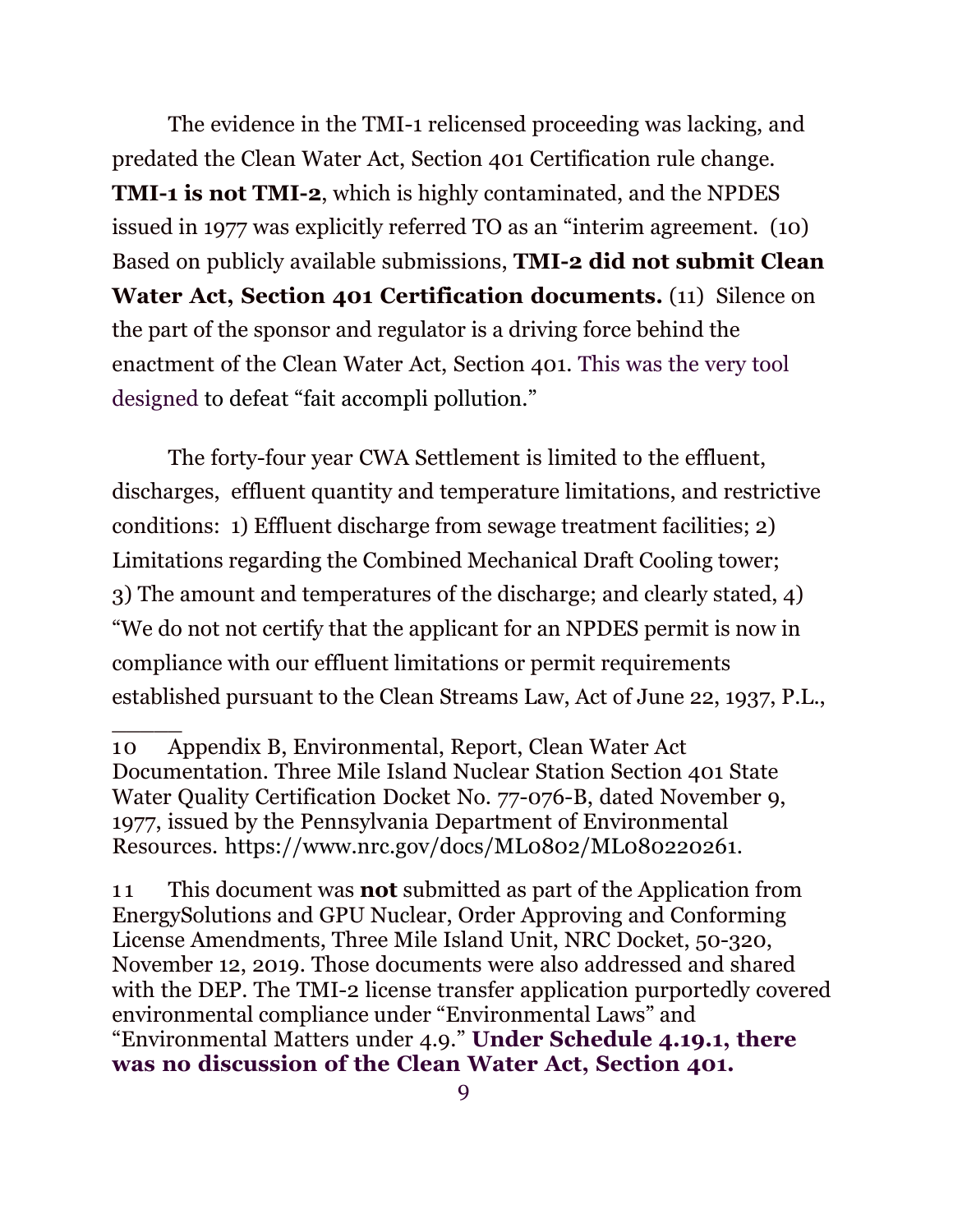1987, as amended, 35 P.S. 691.1 or that such source is discharging in compliance with the terms or conditions of a state permit. Nor do we certify that by attaining the interim standards contained in the NPDES permit that such source will be in compliance with the aforementioned Clean Stream Law, and the Rules and and Regulations Thereunder." (12)

This was a limited, "interim" Settlement that does not provide in perpetuity environmental relief for 401 Certifications, and can not be grandfathered as a means of satisfying the Clean Water Act, Section 401. **This document was not submitted as part of the TMI-2 Application, not did it authorize the discharge of highly radioactive water into the Susquehanna River.** 

The original license holder, Metropolitan Edison, attempted to dump 700,000 gallons of radioactive wastewater into the Susquehanna River. FirstEnergy and TMI-2 Solutions are attempting to repeat Metropolitan Edison and the NRC's illegal attempt to dump radioactive water directly into the Susquehanna River. The SRBC can correct the error or remain silent and defend radioactive contamination.

 The enclosed excerpt from a January 15, 2021, Nuclear Regulatory Commission letter to NextEra regarding the Point Beach Nuclear Plant, identifies the need for state related agencies - including the DEP or SRBC to review the criteria from the updated Clean Water Act, Section 401, Water Quality Certification at nuclear plants amending and/or extending their licenses. The NRC staff made the following determinations while performing its review of the Point Beach application:

<sup>12</sup> Environmental Hearing Board, Frederick A Marraco, Chief Planning Section, DER, Harrisburg Regional; Office, November 9, 1977.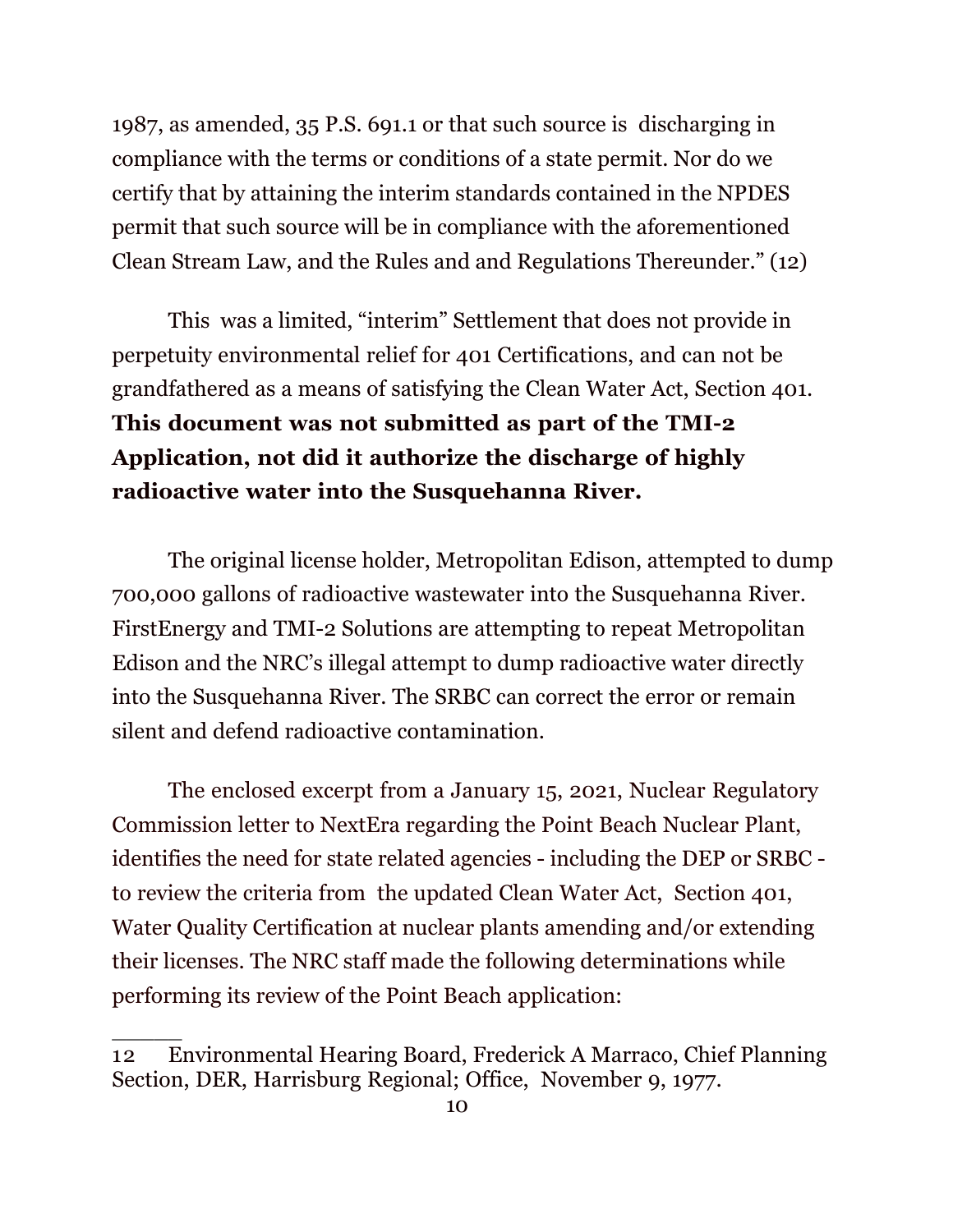NextEra has not provided a Clean Water Act ("CWA") Section 401 Water Quality Certification ("WQC") from the Wisconsin Department of Natural Resources (the CWA 401 Certifying Authority), or a documented waiver or other documentation from the Certifying Authority that Section 401 Certification does not apply to the subsequent renewal of the licenses for Point Beach. The staff cannot issue the subsequent renewed licenses without this certification or documented waiver from the Certifying Authority. As such, the lack of Section 401 certification has the potential to adversely impact the issuance of the subsequent renewed licenses. (13)

The Department of Environmental Protection and/or the Susquehanna River Basin Commission - likewise - must require this documentation from Exelon and FirstEnergy (public utilities) to ensure a valid license of Three Mile Island Unit-2 to TMI-2 Solutions (a limited liability corporation).

If this documentation has not been received, both plants, Three Mile Island Unit-1 and Three Mile Island Unit-2, are non-compliant with the Clean Water Act, Section 401, Water Quality Certification.

<sup>13</sup> Point Beach Subsequent License Renewal Acceptance Letter Document Type: Letter Schedule and Calendars: Date: 01/15/2021. ML21006A417https://adamswebsearch2.nrc.gov/webSearch2/main.jsp? AccessionNumber=ML21006A417.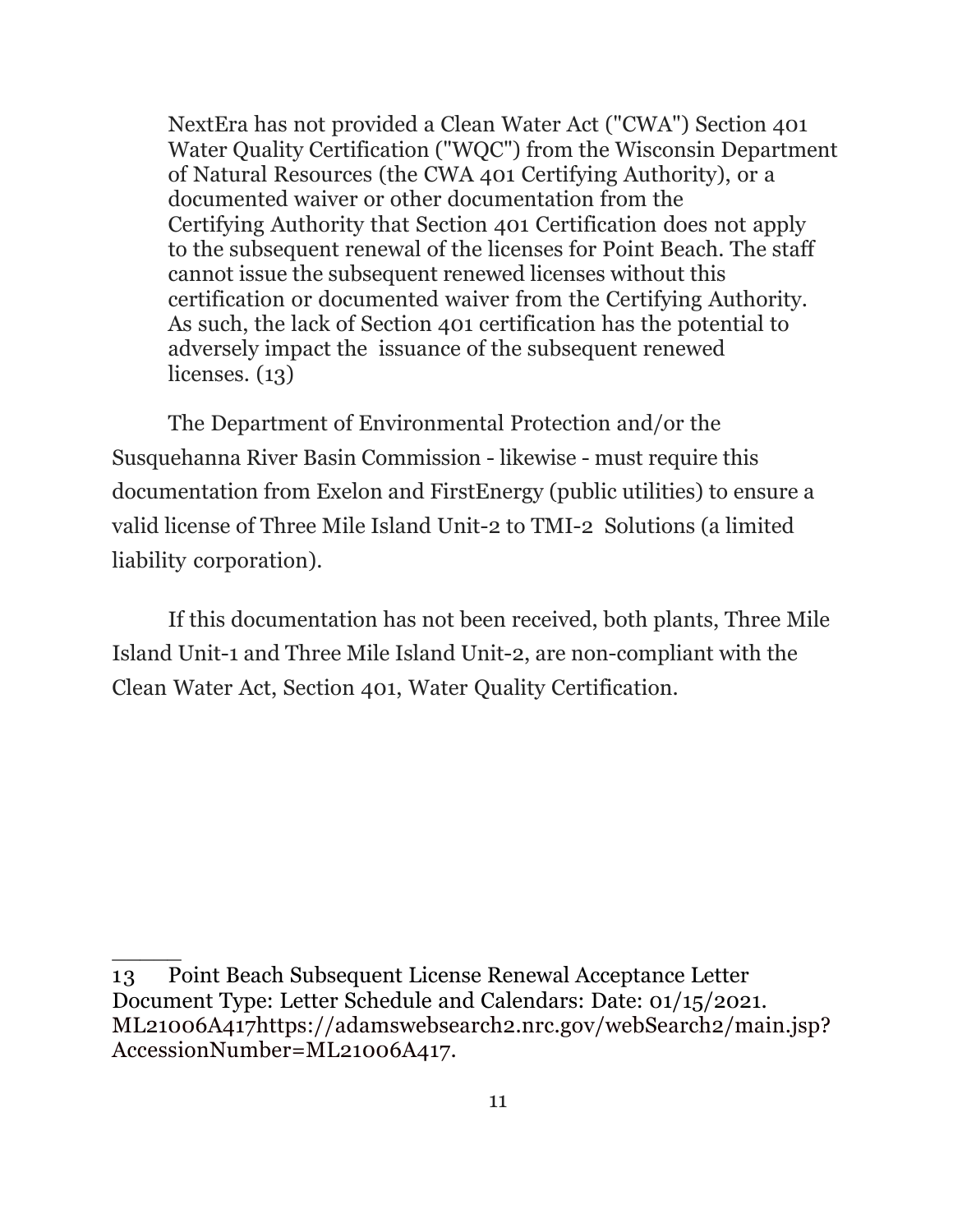## III. Timeline.

On June 1, 2020, the Environmental Protection Agency ("EPA") finalized the "Clean Water Ac, Section 401, Certification Rule" to implement the water quality certification process consistent with the text and structure of the Clean Water Act. The final rule establishes procedures that promote consistent implementation of CWA Section 401, and regulatory certainty in the federal licensing and permitting process. The final rule became effective on September 11, 2020*.*

On November 23, 2021, the Nuclear Regulatory announced an impending order approving the transfer of a license, and a draft conforming administrative license amendment will be issued on or about December 2, 2020, to Metropolitan Edison Company, Jersey Central Power and Light Company, Pennsylvania Electric Company, GPU Nuclear, Inc. (collectively, the FirstEnergy Companies), and TMI-2 Solutions, LLC (together with the FirstEnergy Companies, the applicants).

The Office of the Secretary of the Nuclear Regulatory Commission issued a "Memorandum and Order, (CLI-21-02)" entitled "Re: NRC Proceeding, Three Mile Island 50-320 LT," allowing the license transfer of Three Mile Island, Unit 2 from FirstEnergy to TMI-2 Solutions on January 15, 2021.

This action took place 120 days after the EPA rule became effective. Both the DEP and the SRBC failed to provide a documented waiver or other documentation from the Certifying Authority that Section 401 Certification does not apply to the nuclear license transfer from a public utility to a a limited liability corporation.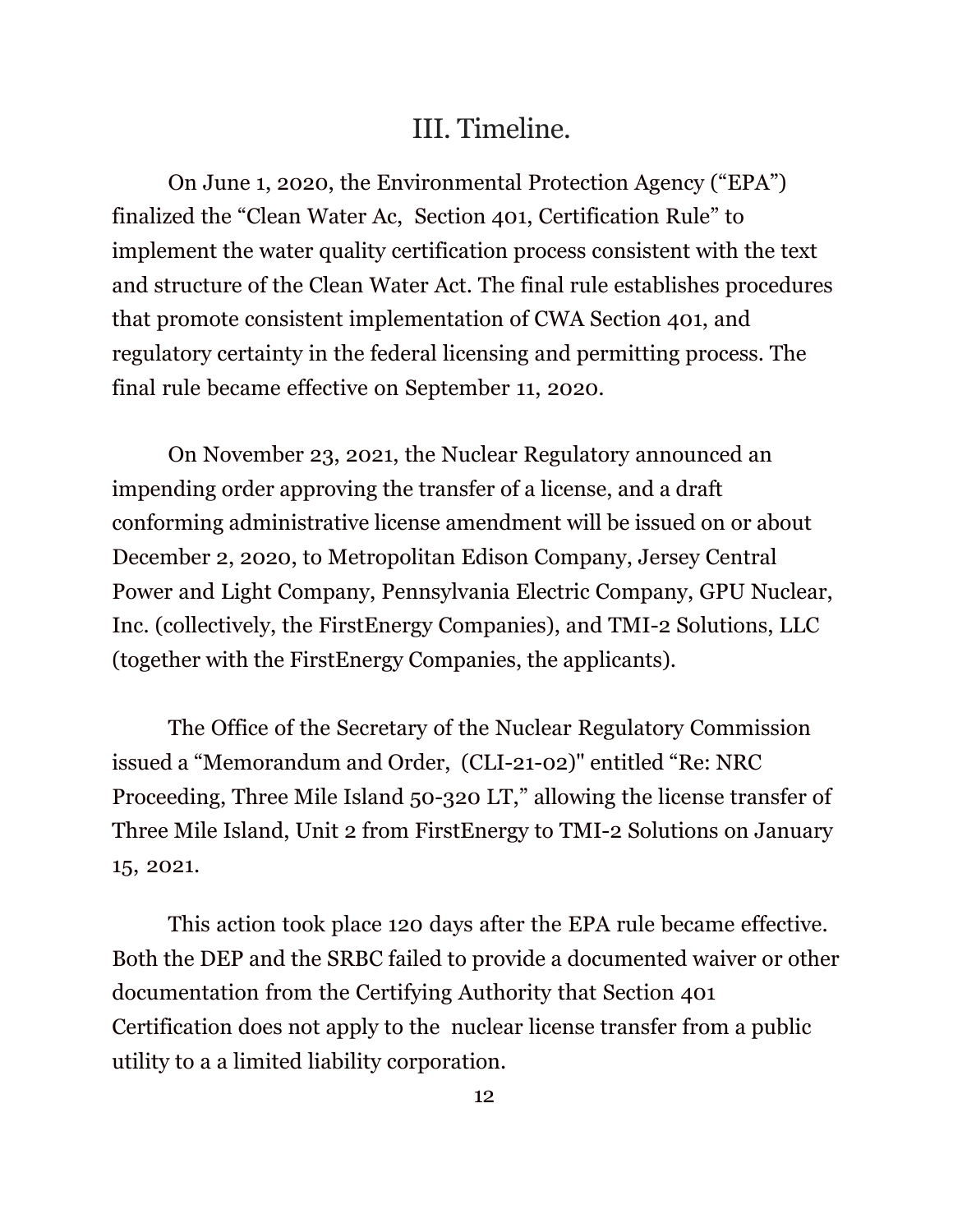## IV. Conclusion.

The Clean Water Act, Section 401 was designed in large part to protect citizens who live and work near nuclear power plants from radioactive discharges. The Environmental Protection Agency sought to insulate local residents from the previous negligence and silence of regulatory bodies charged to protect their health and safety.

It does not appear that Exelon, FirstEnergy or TMI-2 Solutions provided a Clean Water Act, Section 401, Water Quality Certification exemption to either the Department of Environmental Protection or the Susquehanna River Basin Commission that has certified that the Three Mile Island Nuclear Generating Station is in compliance with the Final Rule: Clean Water Act, Section 401, Certification Rule.

If Exelon, FirstEnergy or TMI-2 Solutions have provided this documentation to the Department of Environmental Protection and/or the Susquehanna River Basin Commission, please provide copies of the documents and related correspondence. If neither the DEP or SRBC have received the necessary documentation, and both agencies failed to provide Certification, the current NRC license transfer at Three Mile Island violates the "Clean Water Act, Section 401, Certification Rule."

I am looking forward to a fact based response prior to my presentation at the next the SRBC meeting on March 12, 2021.

Sincerely,

Eric Epstein, Chairman